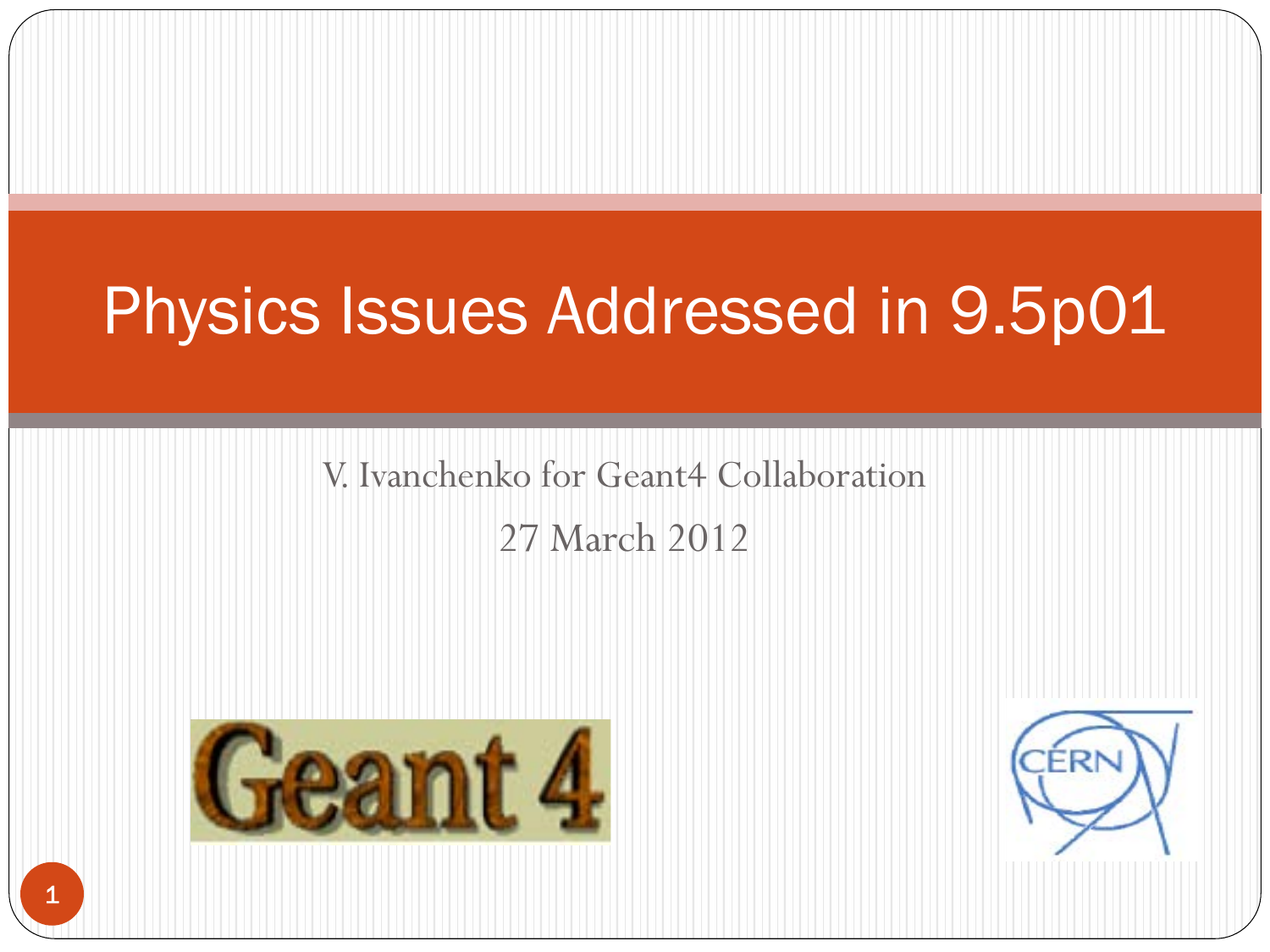### **Outline**

- Problems and fixes for multiple scattering models
- Problem and fix of fluctuation model for low-energy muons
- Catastrophic energy non-conservation in anti\_proton annihilation at rest
- Memory growing at run time for HP Physics Lists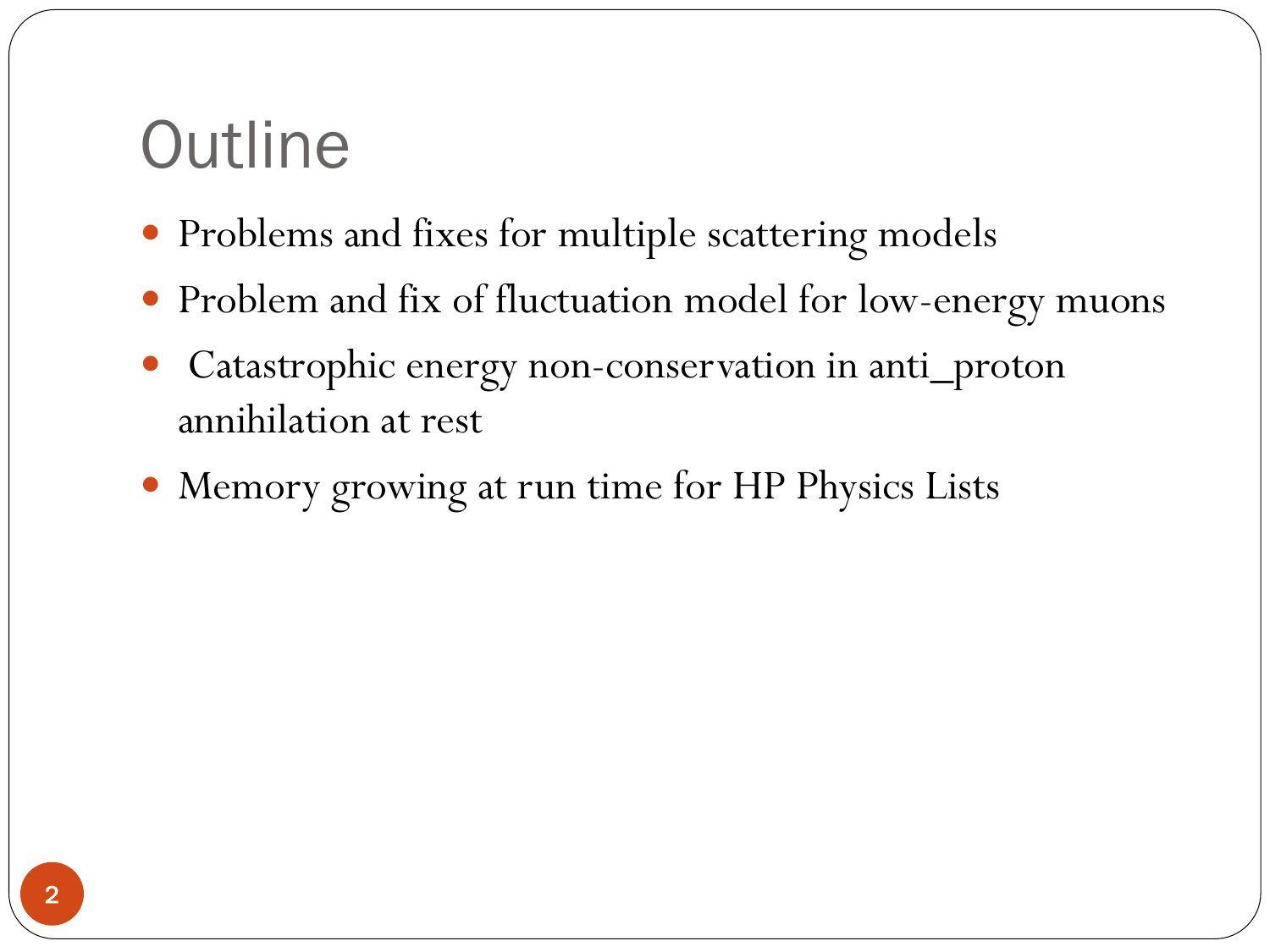#### ATLAS problems in EM physics 9.4p03

- Muon scattering:
	- Reconstructed mass in Z->µ+µ<sup>−</sup> is slightly shifted
	- Responsible is G4WentzelVIModel
	- G4UrbanMscModel90 model was used for several years for muons and hadrons, so the prompt fix was to use Urban90 for ATLAS production
- Artificial scattering back of e<sup>+</sup>/e<sup>-</sup> in G4UrbanMscModel93
	- The problem was reported by NOvA experiment in the fall of 2011
		- It was difficult to reproduce in a simple setup
		- A protection was included in all Urban models in last days before the releases 9.4p03 and 9.5
	- This was not enough!
	- ATLAS reported the issue March,12
		- Some deviations in several quantities found by ATLAS Heavy Ion team (Andy Haas et al.)
		- First for 9.4p01 but later for 9.4p03 as well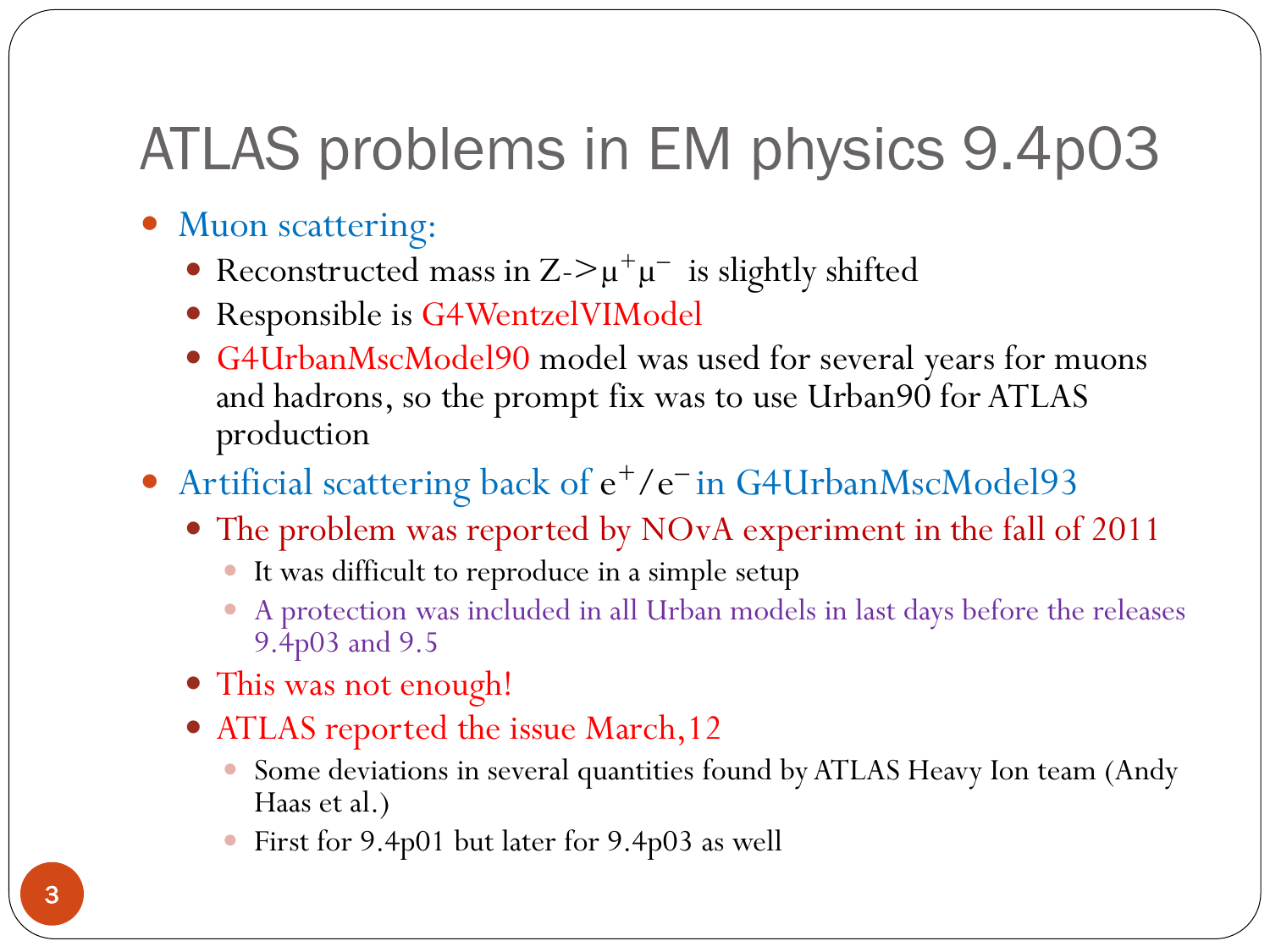## BIG problem in electron multiple scattering identified by ATLAS



**10 GeV pT electron tracks within 1<η<2 viewed in Atlantis.**

**frequency depends on simulation conditions, in particular, geometry** 

**Thanks to Andy Haas and ATLAS Heavy Ion group for the image and identifying the issue**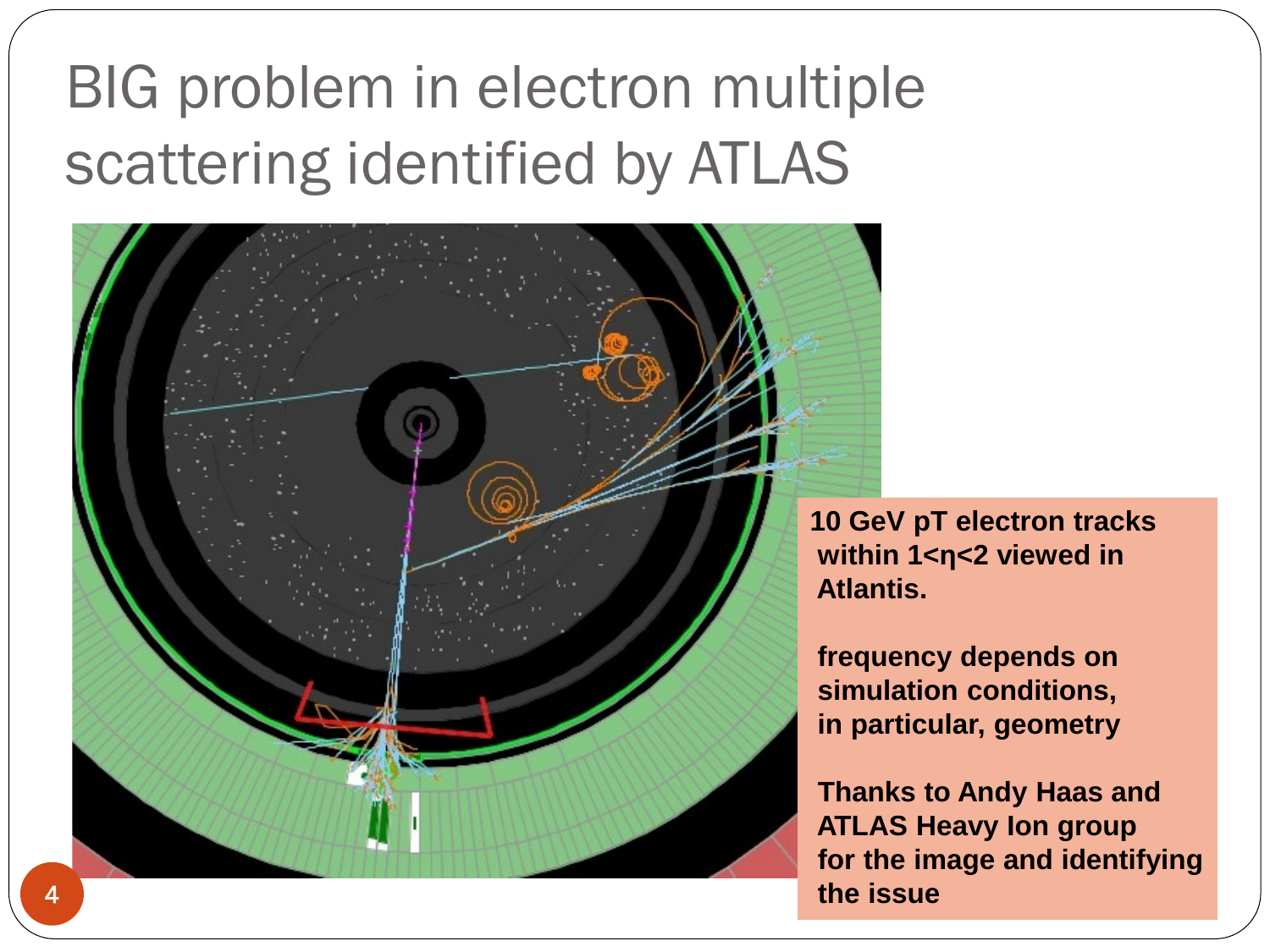## Report on scattering in Liquid Hydrogen by *Eric Fuchey*

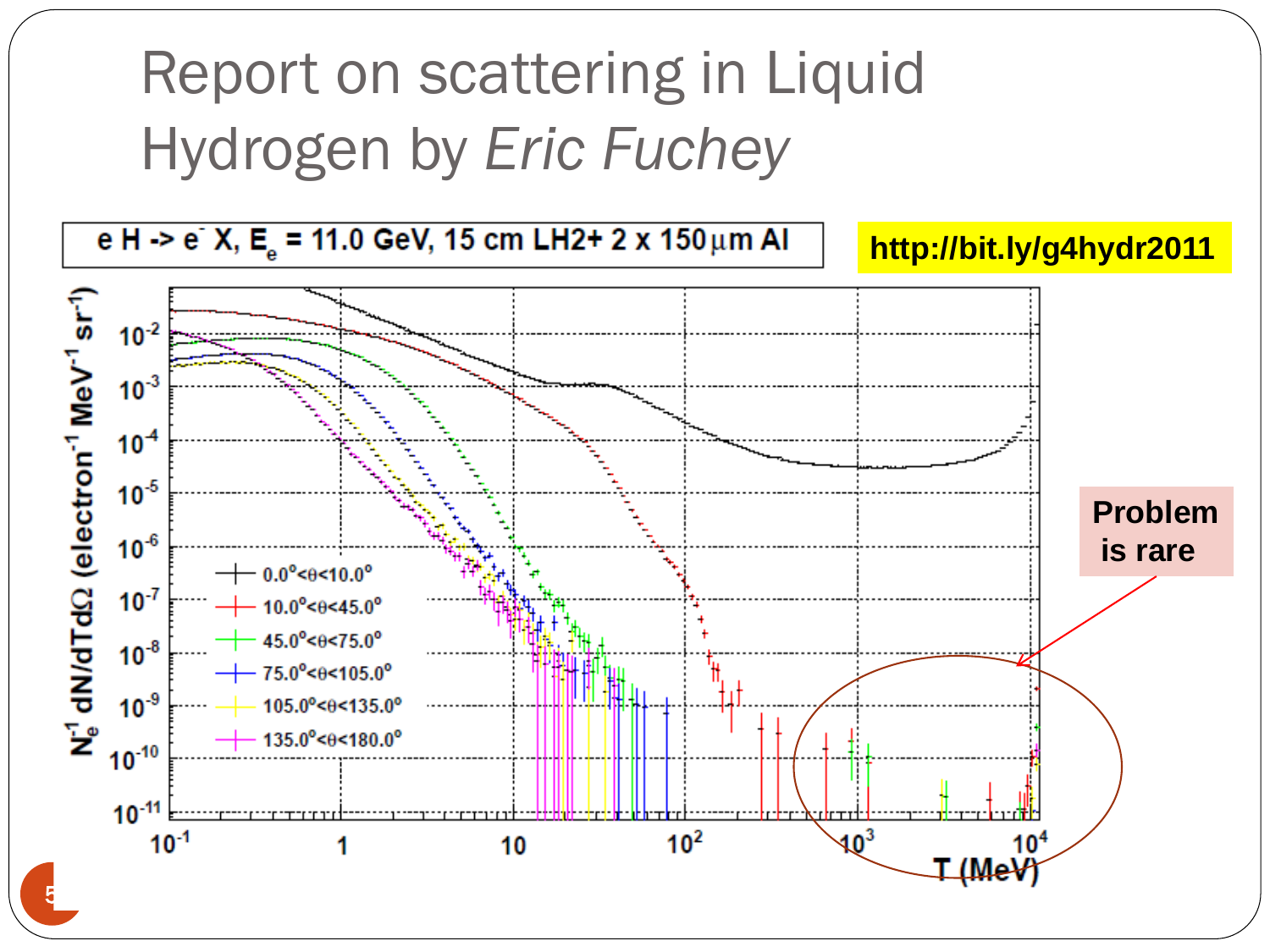#### Problem description

- The problem is in G4UrbanMscModel93
	- Some evidences of the problem were reported by two user groups in the fall of 2011
	- Very dependent on step size and difficult to reproduce
	- Likely happens at specific step sizes in a gas
		- Very big effect in NOvA geometry
		- About 12% for single e- for  $1 \leq \eta \leq 2$  for ATLAS if alignment corrections are applied
	- The first protection has been included into 9.4p03 and 9.5 in last days before the release, thanks to NOvA report
		- ATLAS reported that in 9.4p03 there are less bad events than in 9.4p01
- A dedicated protection have been introduced inside all Urban models for 9.5p01
	- Patched version of G4UrbanMscModel93was given to ATLAS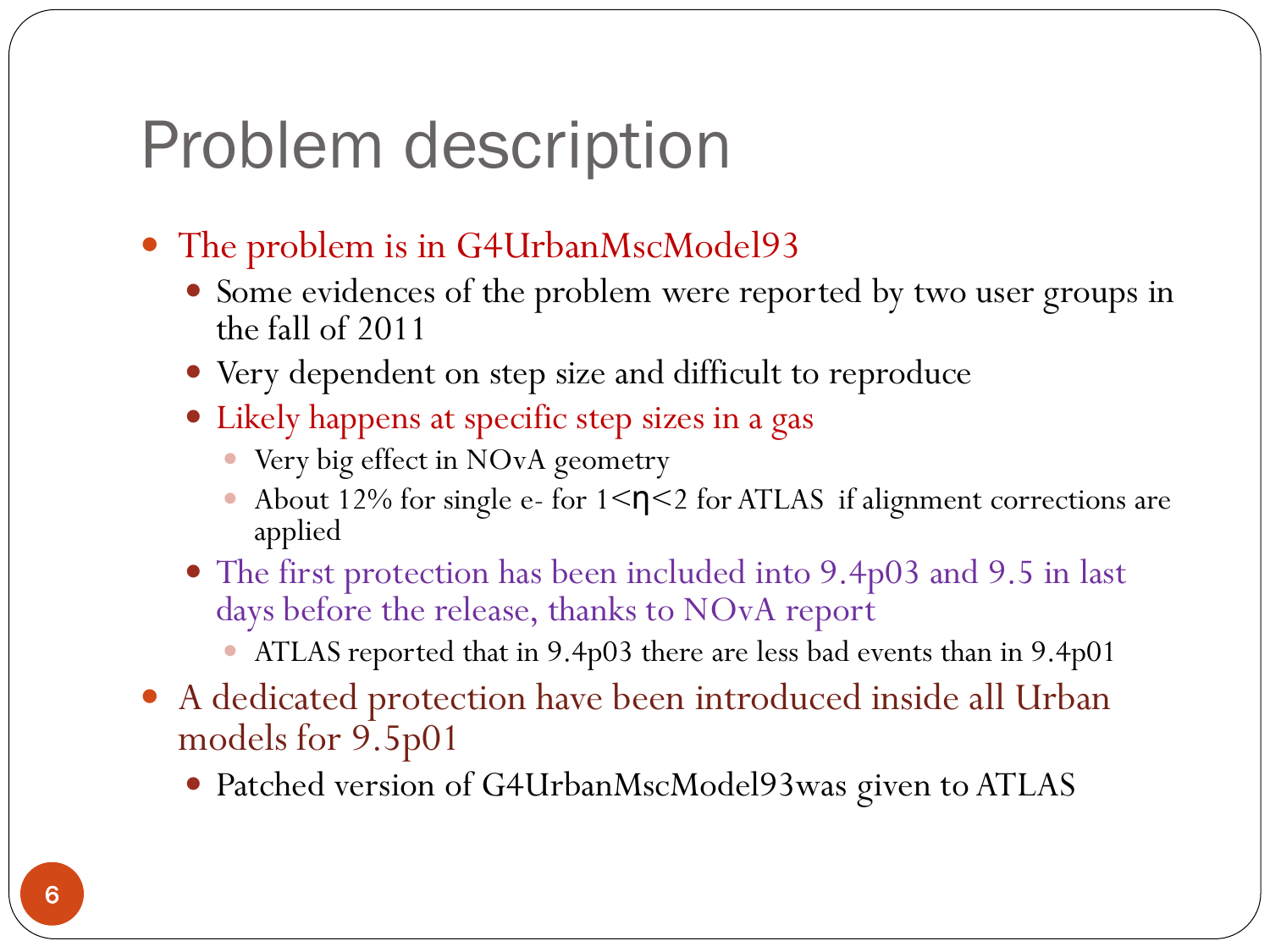#### Effect of the fix in thin Si target

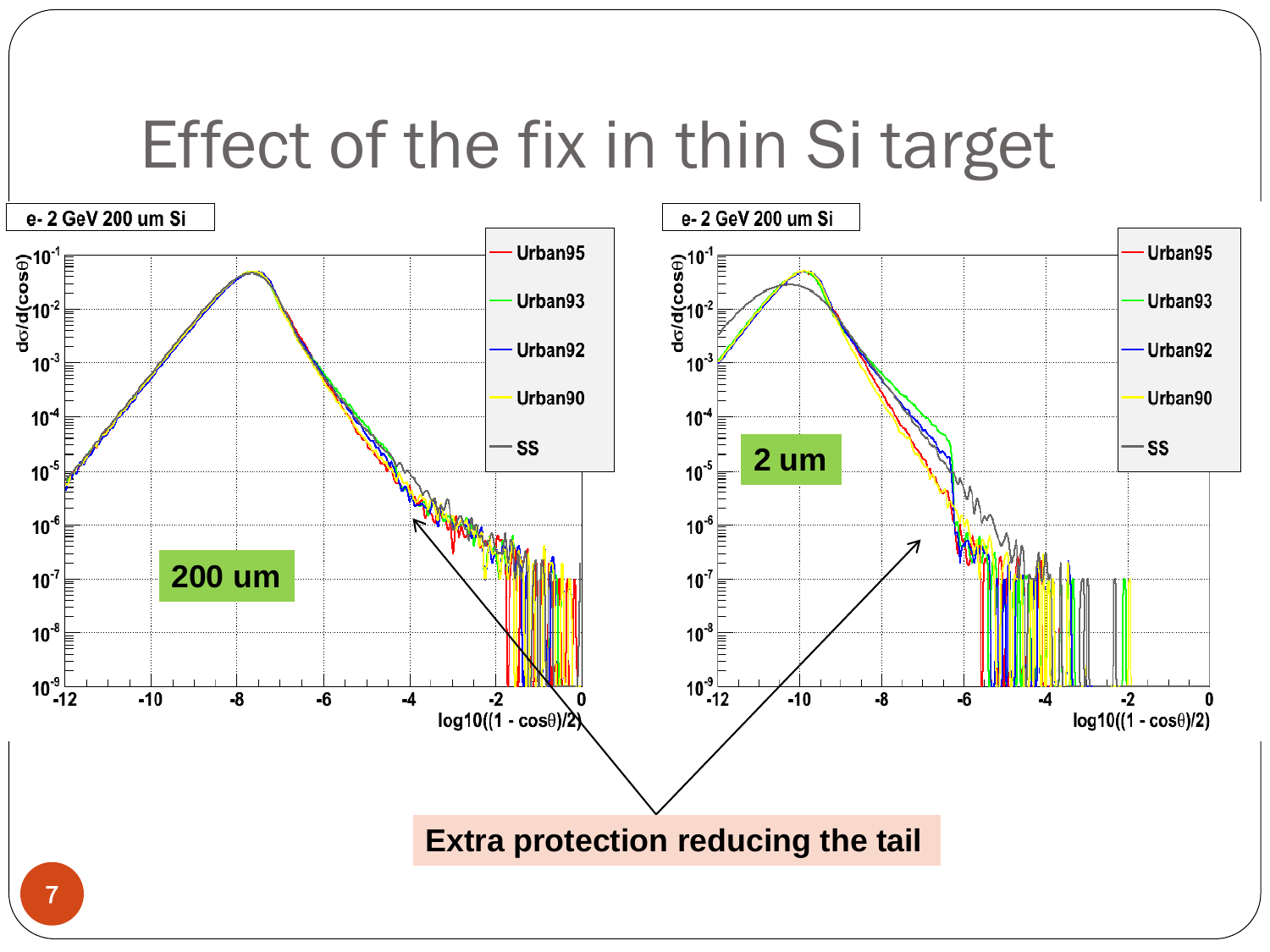# Looking back: why update multiple scattering?

- Number of validations versus data show not ideal agreement
	- Electron scattering benchmark (13-20 MeV e- in different foils)
	- Backscattering data
	- Various calorimeter tests
	- Fano cavity theorem check
	- To provide **backward compatibility** for any **change** of the parameters or algorithm of scattering we create a new version of the model and keep old versions of the model unchanged
		- G4UrbanMscModel90 for muons/hadrons since G4 9.0
		- G4UrbanMscModel92 for e<sup>+</sup>- since G4 9.2
		- G4UrbanMscModel93 for e+- since G4 9.3
		- G4UrbanMscModel95 for e+- since G4 9.5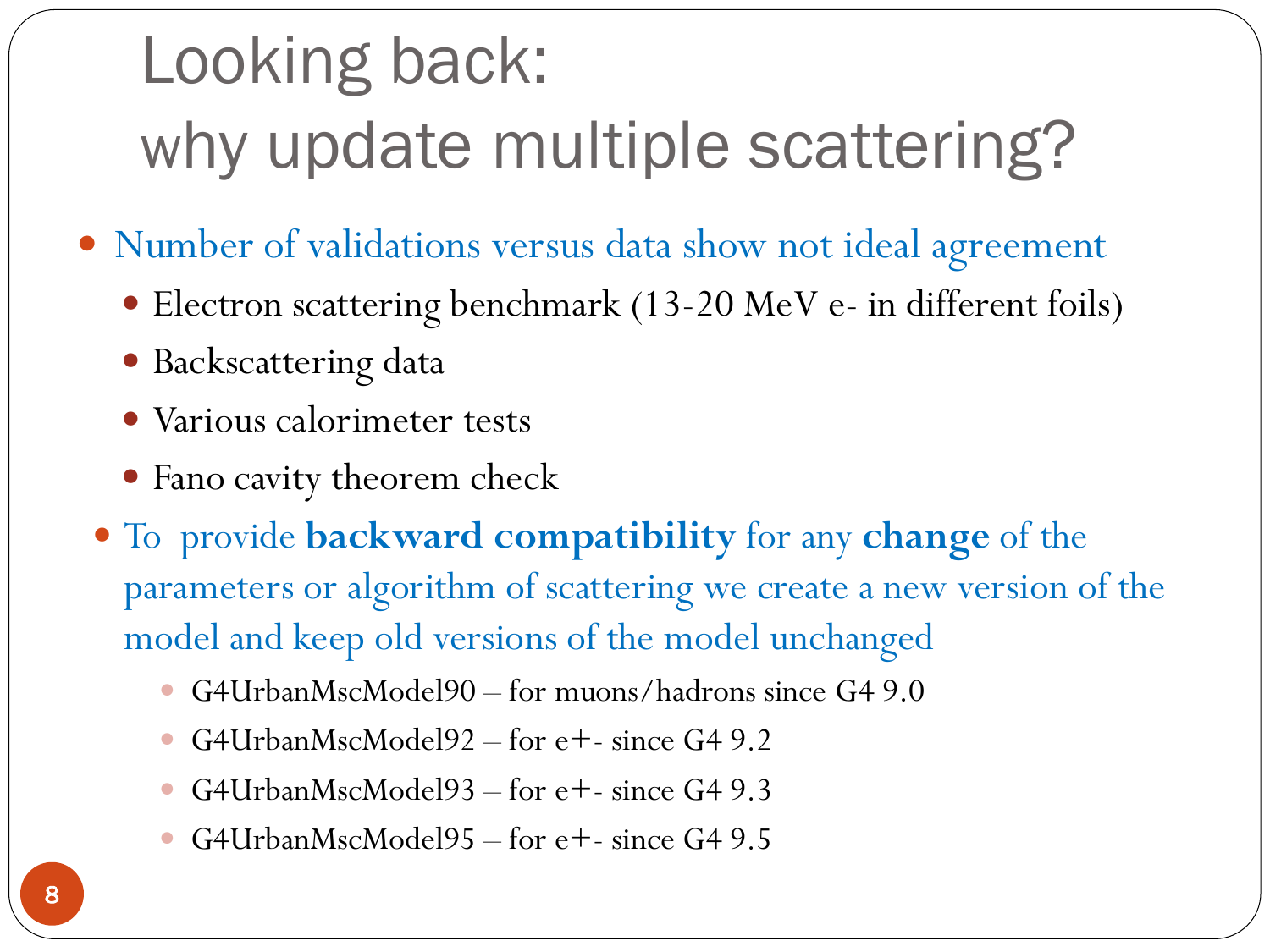## Other EM problems fixed in 9.5p01

- Muon scattering:
	- report from Ice-Cube simulation of TeV muon track length problem inside 10 m of water: mean track length is less than water thickness
	- Problem was in G4WentzelVIModel
		- affecting also Z-boson reconstruction
- Urban fluctuation model problem for straggling of low-energy muons  $(\sim 25 \text{MeV/c})$ 
	- Range was very sensitive to step limitation due to numerical problem
	- Reported at 8th Geant4 User Workshop, Tsukuba, December, 2011
- Urban fluctuation model for small steps in gaseous detectors
	- Bad shape of signal in 3 mm Ar gas gap if a particle does only 1 step
	- Internal limitation of the Urban model
- Shift of low-energy ion ranges for very low cuts  $(21 \text{ um})$ 
	- Fixed ion ionisation computation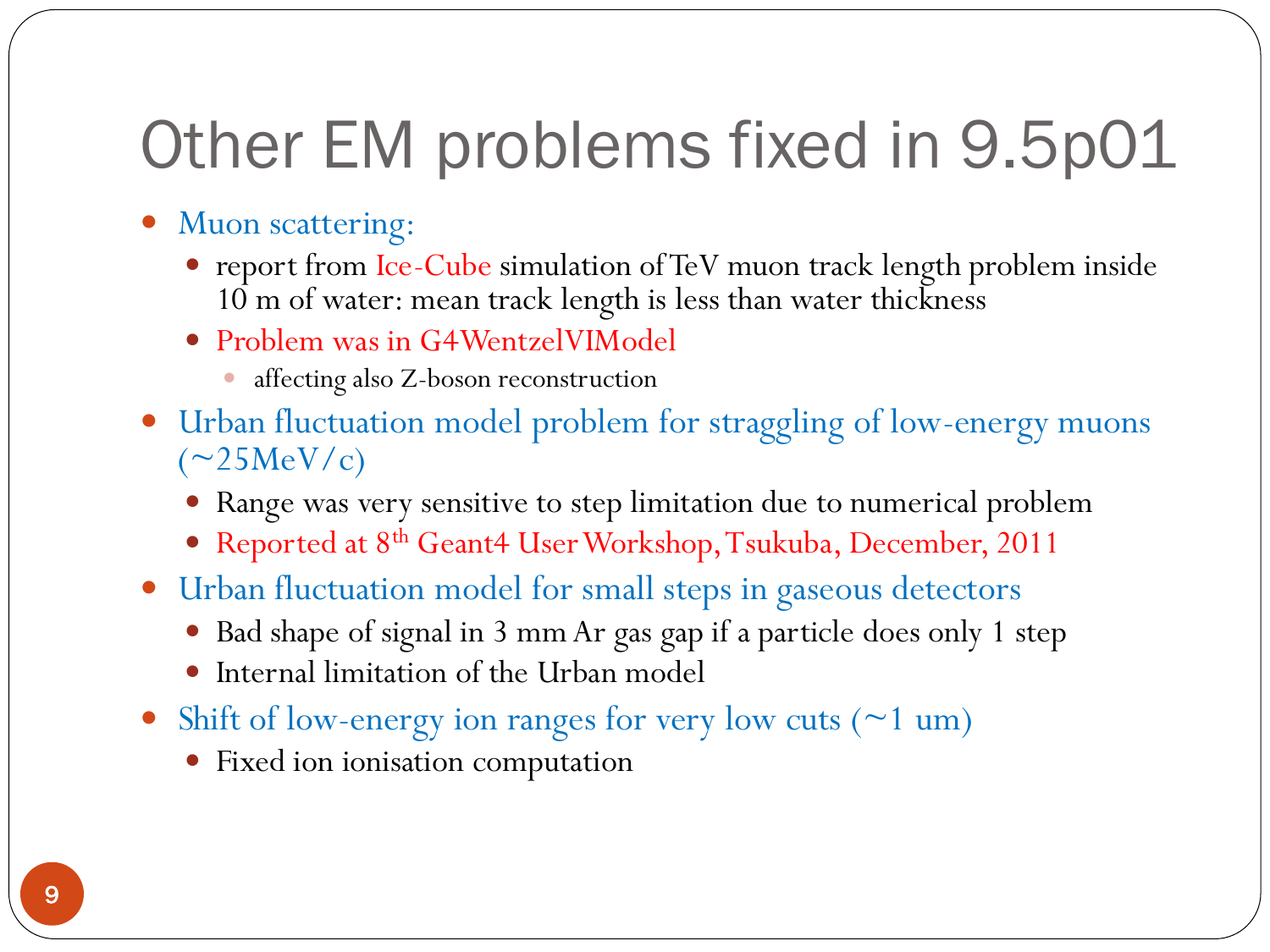

## Hadronic physics

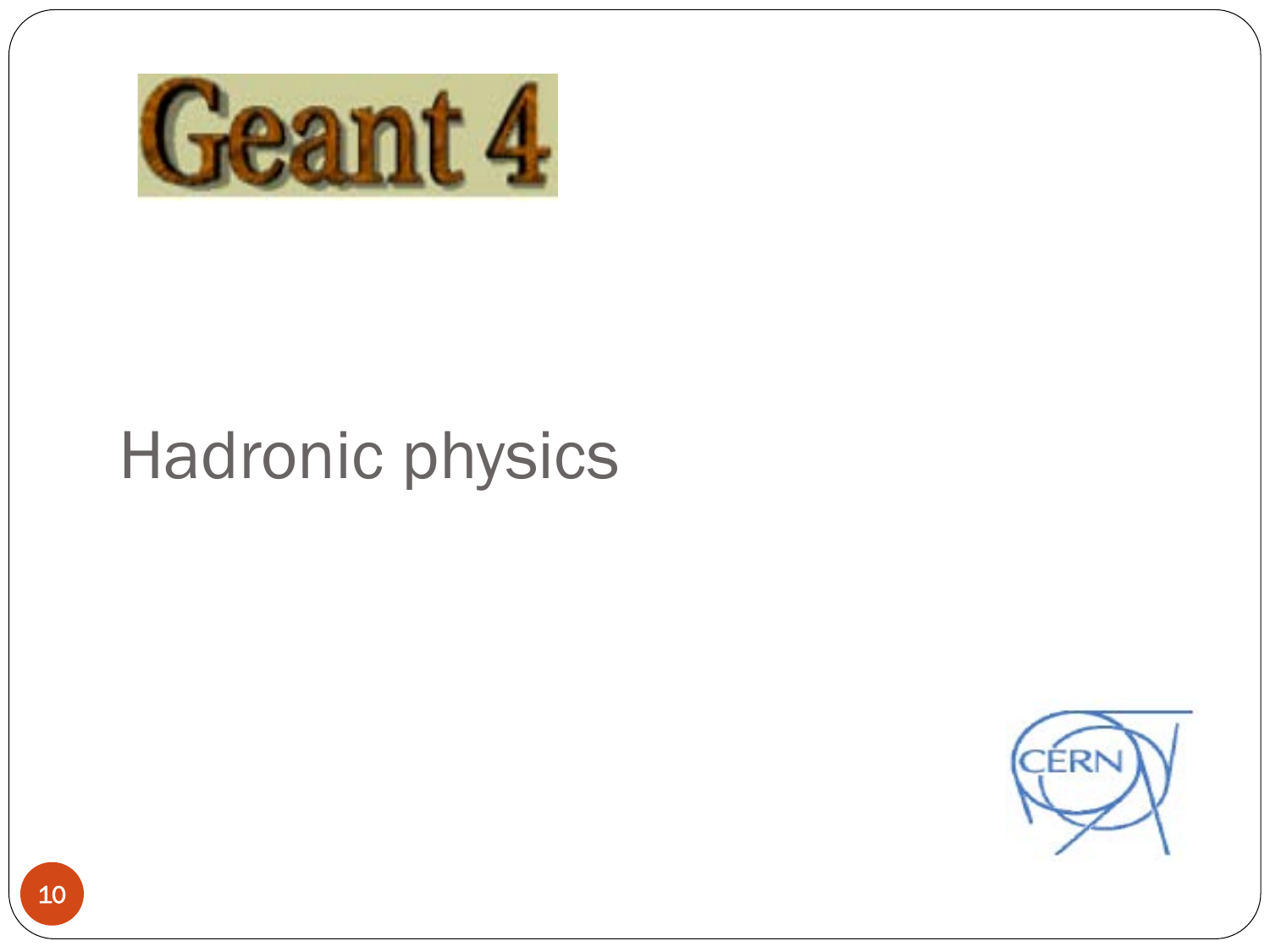## ATLAS report

- ATLAS reported an event with about 8 TeV of excess energy in outgoing particles
	- QGSP\_BERT with G4 9.4 patch 01
	- Process: Anti-proton annihilation at Rest
- Example of secondaries from anti-proton capture are:
	- 63 GeV deuteron
	- 84 GeV proton
	- 310 GeV neutron
	- 734 GeV neutron
- Cryptic message preceeds it
	- \*G4QH::DecIn2:\*Boost\* 4M=(502.543,217.45,155.206;-3164.85),e-p=-3733.99
	- \*!\*G4QE::FSI: 939.565+939.565=1879.13>-145544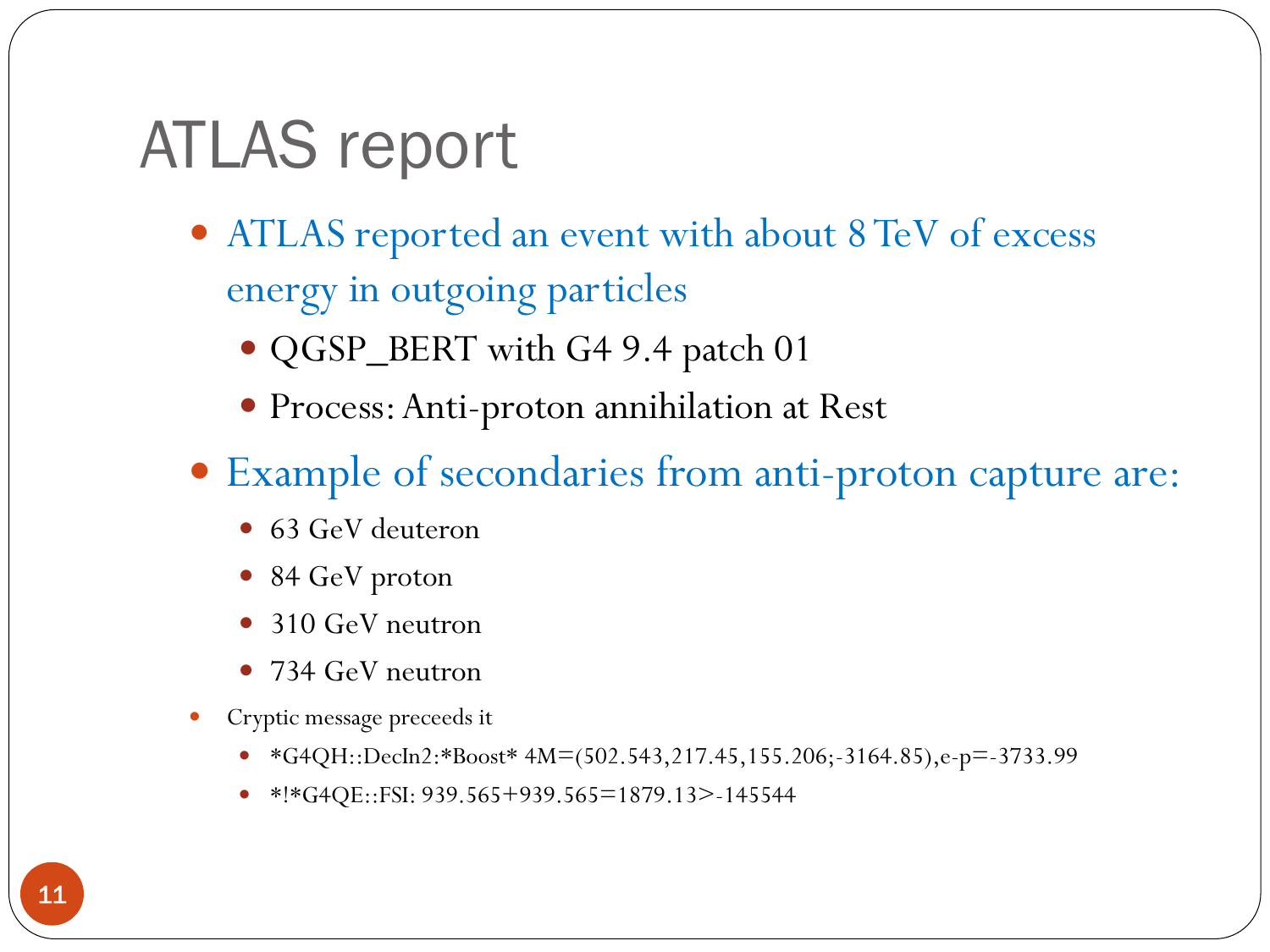## Reproducing it

- Geant4 CERN group study the issue (J. Apostolakis, A. Dotti, A. Ribon, V. Ivanchenko)
- Created new, simple Unit test (Alberto Ribon)
	- Ran 10s million interactions with H, and a few million each with Si, Al, Cu, Fe, W, Pb
		- found no 'big' E violation (or crashes)
	- Ran C, N, O  $>30M$  interactions
		- both 'big' E violations (and crashes!)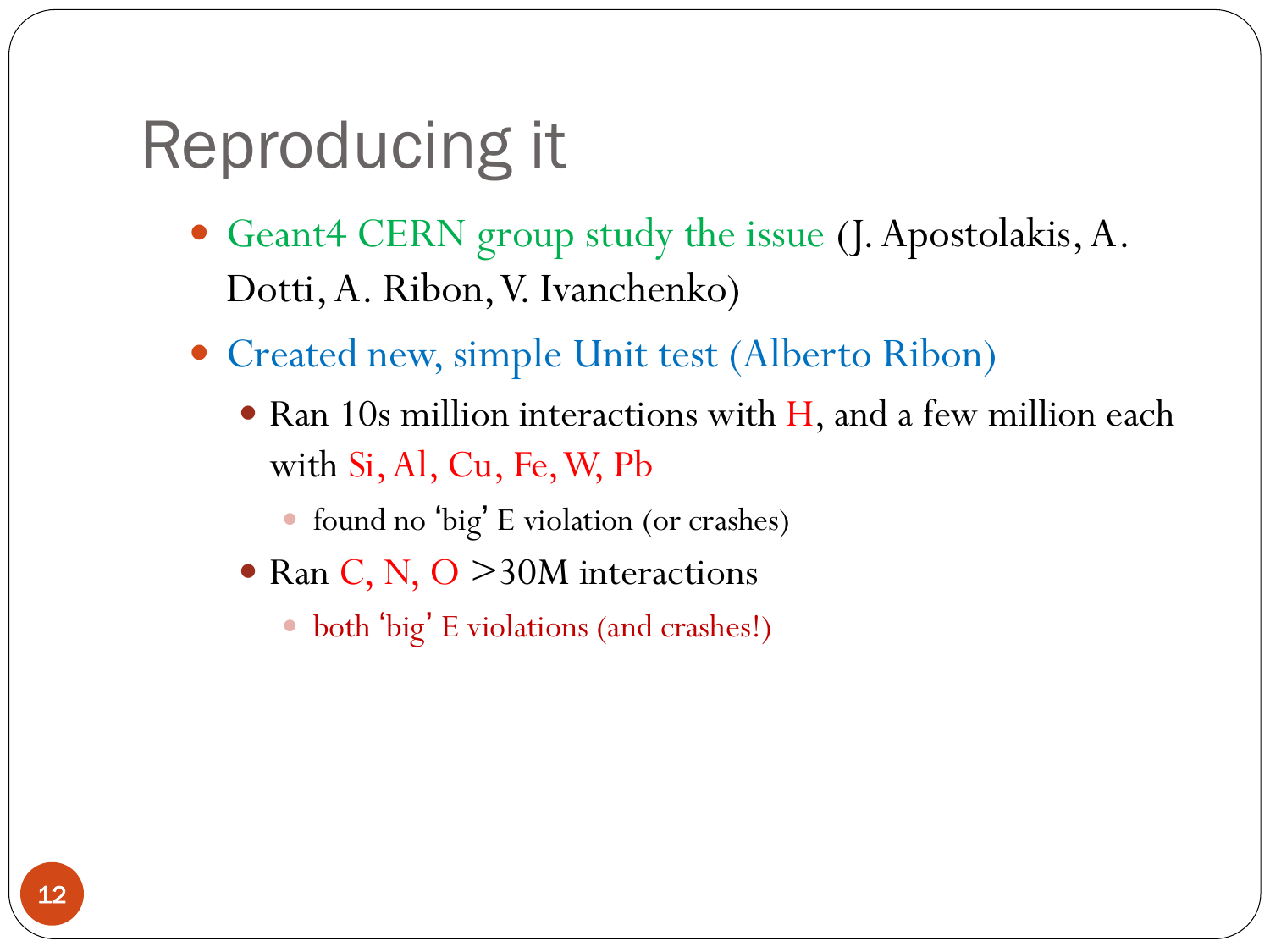#### TeV violations statistics

| <b>Element</b><br>(target) | <b>Interactions</b><br>(Millions) | <b>TeV</b><br><b>Errors</b> | <b>MaxDE</b><br>(TeV) | <b>Crashes</b> |
|----------------------------|-----------------------------------|-----------------------------|-----------------------|----------------|
| Carbon                     | 50                                | 4                           | 8.9                   |                |
| Nitrogen                   | 36                                | 7                           | 7.1                   | $\overline{2}$ |
| Oxygen                     | 39                                | 5                           | 7.0                   | 3              |
| Total:                     | 125                               | 16                          | 8.9                   | 5              |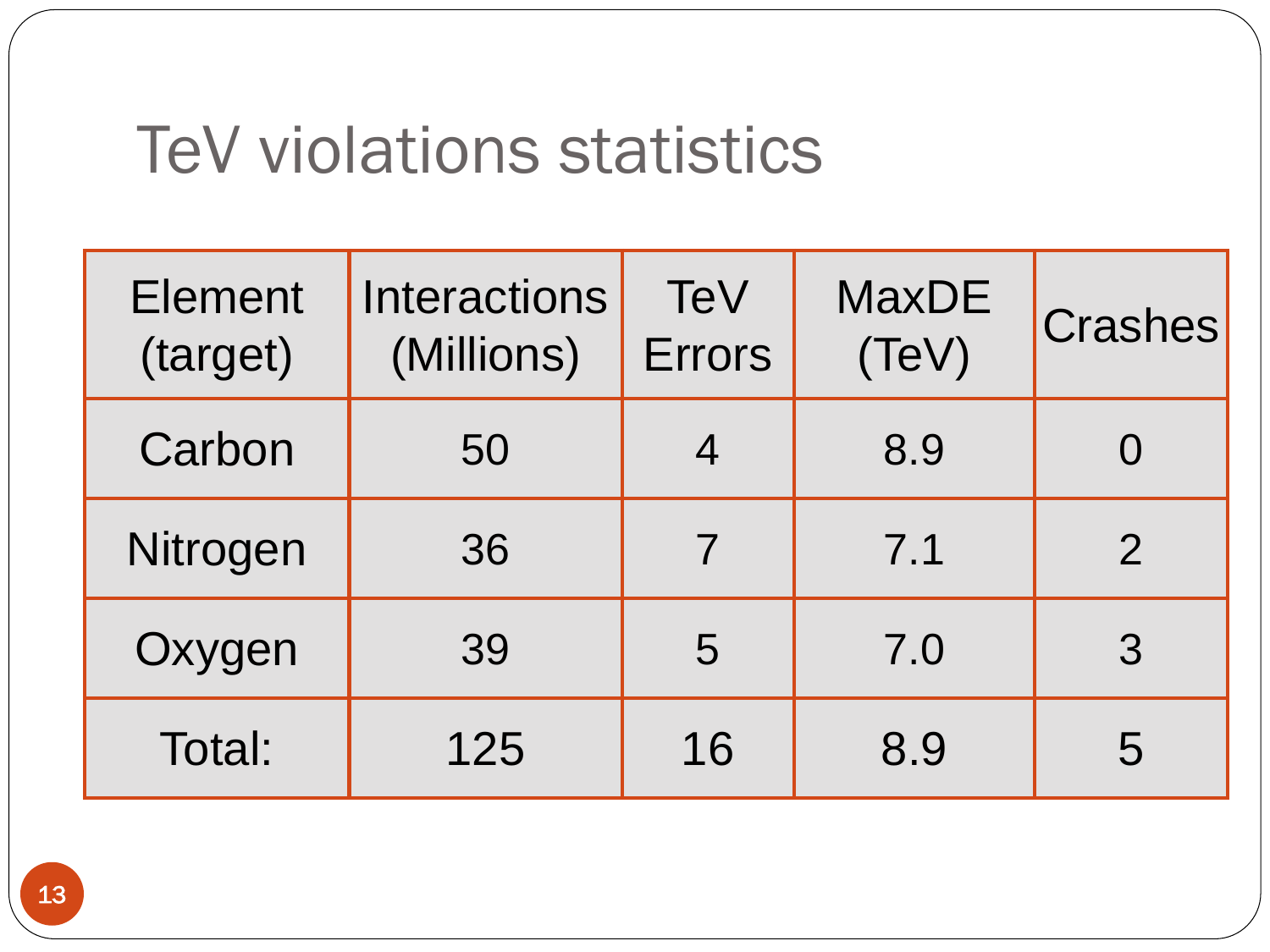#### 'Small': GeV violations statistics

| <b>Element</b><br>(target) | <b>Interactions</b><br>(Millions) | O(GeV)<br><b>Errors</b> | (GeV) | Low DE High DE<br>(GeV) |
|----------------------------|-----------------------------------|-------------------------|-------|-------------------------|
| Carbon                     | 50                                | 16                      | 9.0   | 10.8                    |
| Nitrogen                   | 36                                | 20                      | 3.5   | 9.8                     |
| Oxygen                     | 39                                | 38                      | 3.8   | 10.9                    |
| Overall                    | 125                               | 74                      | 3.5   | 10.9                    |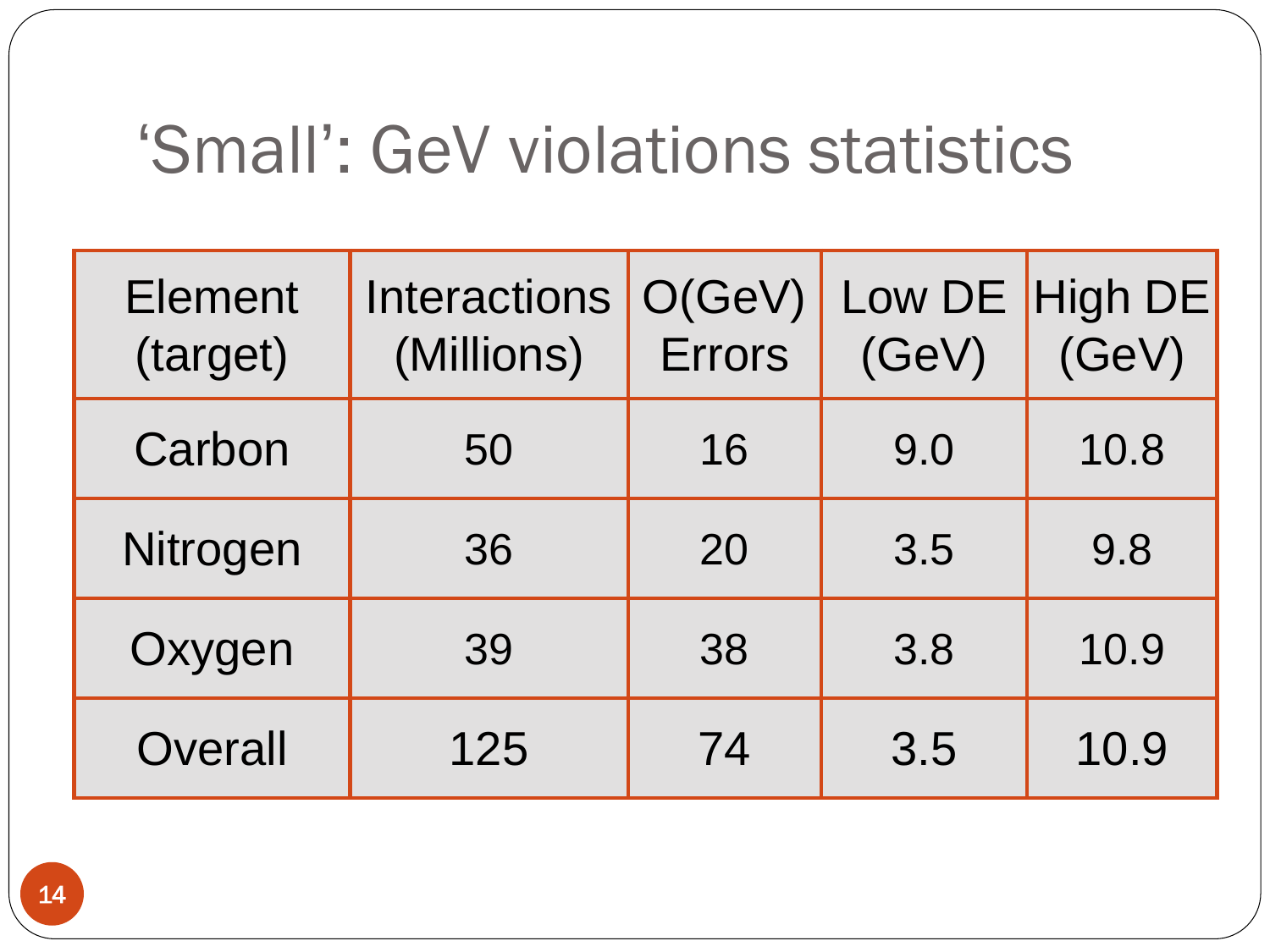#### Workaround

- Created a check in G4QCaptureAtRest.cc
	- tests the products of an interaction
	- re-spins (redoes interaction) if violation over limit
	- Chose  $\Delta$ Elimit=2.0 GeV.
- NOTE: Every time a big violation occurred an error message is reported
- Recently the check code was improved
	- There is a probability of sampling "quasi-free" annihilation on a single nucleon – this case is taken into account
	- Due to that the protection provided in the 9.5p01 is less verbose (too large printout was seen in Helium media)
	- Internal limit on number of attempts (100) is added if it is exceeded the Geant4 FatalException is thrown
- Regular checks on big energy violations will be included in all models for 9.6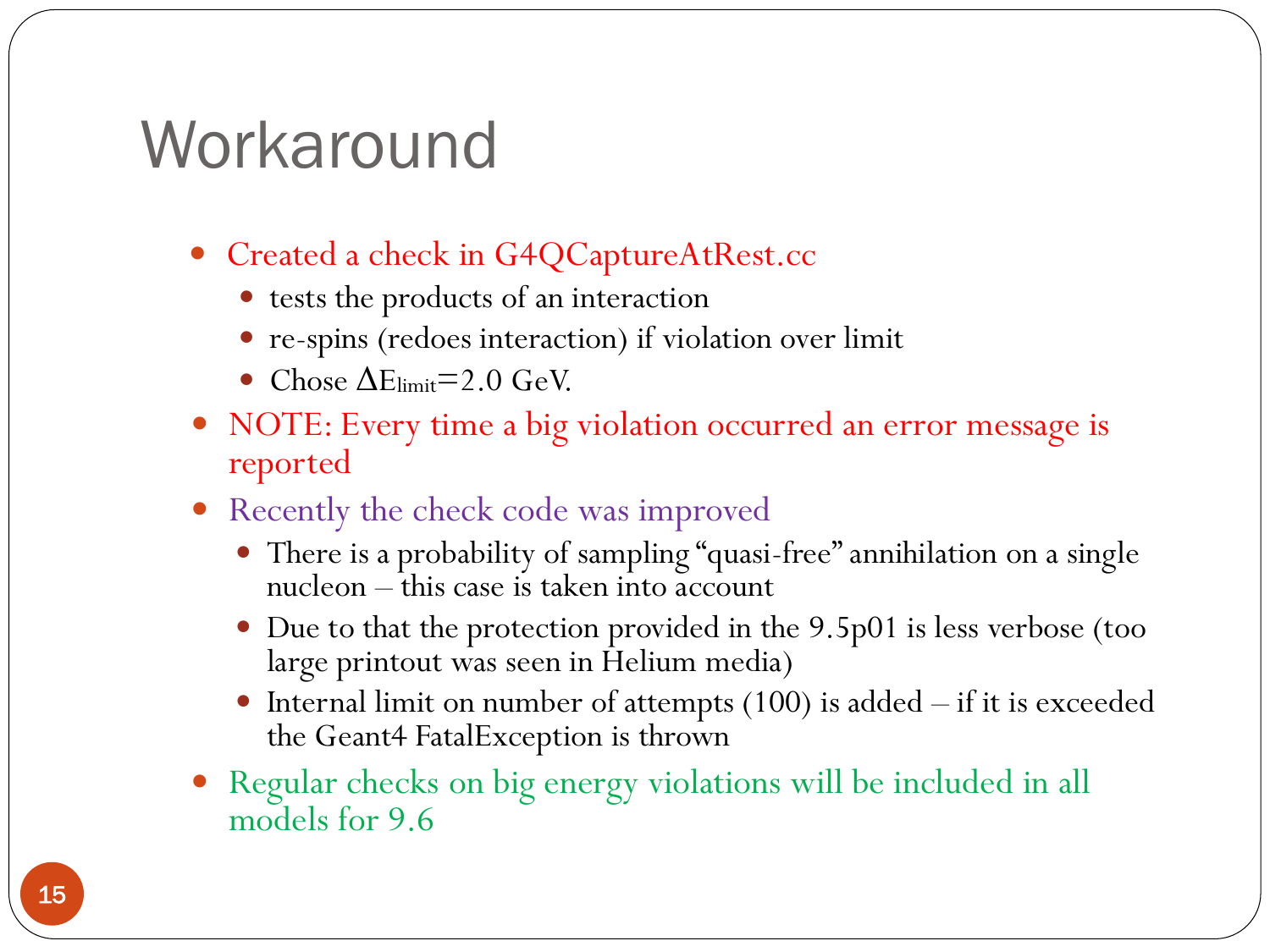## Fixes for memory management problems in Geant4 hadronics

- FNAL and other users reported that at run-time Geant4 memory significantly increased when HP Physics List is used
	- Memory was released at the end of run, so no problem was reported by Valgrind
	- The problem was observed only when HP models were used
	- It was in generic elastic process and not in HP model itself
	- The fix provides proper deletion of allocated memory for recoil in elastic scattering
- Proper deletion of the pre-compound/de-excitation module at the end of a run was introduced